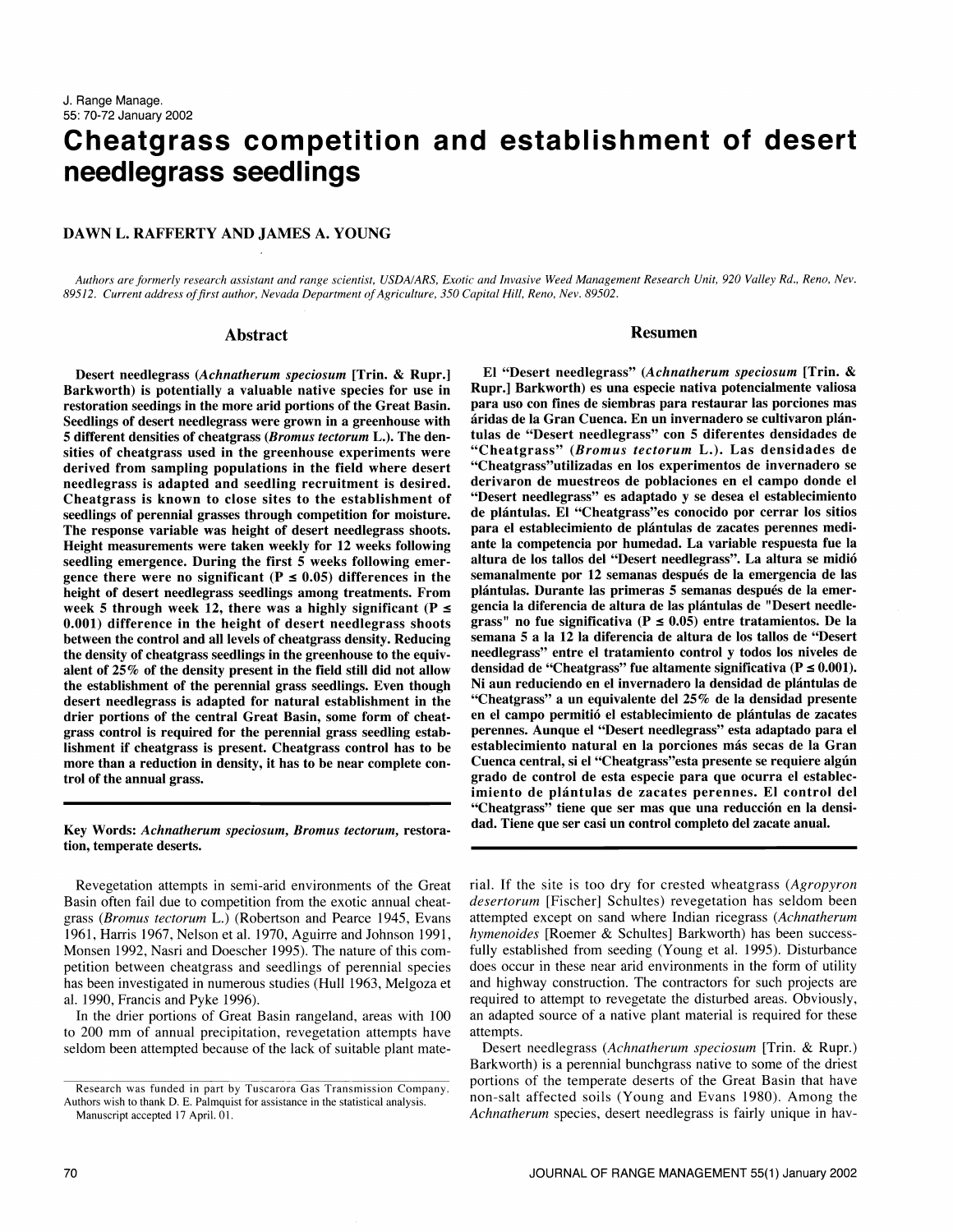ing seeds that readily germinate without the constraints of dormancy.

Field work associated with this study was conducted on the right-of-way of a large natural gas transmission line that crosses the base of the Dog Skin Mountains some 35 km north of Reno, Nev. (39° 51' N,119° 48' W).

exploration roads, create a unique revegetation problem on semi-arid rangelands.<br>They create linear disturbances that cross many plant communities and pastures. It is seldom feasible to fence these linearly disturbed areas to prevent grazing during the 7 days to 1 per cylinder. Both species were seedling establishment stage. Because of planted on the same day. Cheatgrass seeds the relatively short distance across such were distributed equally over the soil surthe relatively short distance across such linearly disturbed areas and the obvious large edge effect, it is often possible to encourage spontaneous seedling recruitment from the adjacent, undisturbed plant communities (Young et al. 1995). Unfortunately, if the adjacent vegetation happens to include a highly invasive<br>species such as cheatgrass, succession on the disturbed right-of-way is going to be truncated by the exotic weed. In the con struction of large diameter pipelines, the excavation and burial process creates a raw, undeveloped soil in at least the center of the right-of-way. Such levels of soil disturbance create ideal conditions for invasive weeds. If the right-of-way is not returned to dominance by desirable perennial species, it will serve as a corridor for the movement of new invasive species. The passage of construction equipment and mulching with straw almost insures inoculation of the sites with new weeds.

Our purpose in this portion of the study of pipeline revegetation was to determine the effect of varying densities of cheatgrass on the growth and establishment of seedlings of desert needlegrass.

# **Materials**

The study was conducted in a greenhouse located at Reno, Nev. Plants were grown in cylinders 95 cm deep by 30 cm in diameter. They were filled with soil collected from the pipeline right-of-way. The soils adjacent to the collection site are a coarse-loamy, mixed, mesic Xerollic Haplargid (Melgozoa et al. 1990). Seed of both cheatgrass and desert needlegrass were collected at the Dog Skin Mountains, adjacent to the field study site.

The density of cheatgrass seeds used in the experiment was arrived at by randomly locating plots along the utility corridor and counting the number of cheatgrass

Pipeline rights-of-way, like mining the cheatgrass seeds collected had about sploration roads, create a unique revege- 90% germination. Each cylinder was over plants per unit of area. From the average density the following seeding densities were established: 1) 100% of field conditions, 283 seeds per cylinder; 2) 75% of field density, 212 seeds per cylinder; 3) 25% of field density, 71 seeds per cylinder; and 4) the control with no cheatgrass. A preliminary germination trial indicated the cheatgrass seeds collected had about planted by  $10\%$  and thinned after 7 days to insure the final densities were as designed. Desert needlegrass seeds were planted at the rate of 3 per cylinder and thinned after planted on the same day. Cheatgrass seeds face and the desert needlegrass seeds with the  $5<sup>th</sup>$  week of growth, there was a planted in the center of the cylinder.

> and allowed to drain to field capacity prior to seeding. The surface soil was kept moist until emergence occurred. No further water was added until the 7th week when seedlings of both species exhibited signs of severe moisture stress. After the 7th week, 2 liter of water were added to each cylinder weekly.

> The experimental design was completely randomized with 4 replications (cylinder) per treatment. The treatment design was 5 densities x 12 weeks in a factorial on the random factor of weeks. The cheatgrass density was treated as a fixed effect. The data was analyzed with a one way analysis of variance with cylinders nested within density by week.

# Results and Discussion

During the first 4 weeks there were no significant differences( $P < 0.05$ ) in the shoot height of desert needlegrass seedlings among treatments. Beginning

Table 1. Significant differences among densities as measured by desert needlegrass shoot<br>height beginning in the 5<sup>th</sup> week. Weeks on through 4 (data not shown) had no significant differences at the 0.05 level of probability.

| Weeks from<br>planting | df | f-value | p-value |
|------------------------|----|---------|---------|
| 5                      |    | 3.82    | 0.025   |
| 6                      |    | 7.00    | 0.002   |
| 7                      |    | 5.76    | 0.005   |
| 8                      |    | 6.36    | 0.003   |
| 9                      |    | 5.85    | 0.005   |
| 10                     |    | 7.33    | 0.002   |
| 11                     |    | 7.30    | 0.001   |
| 12                     |    | 7.73    | 0.001   |

The soil in each cylinder was saturated cheatgrass density (Table 1). Both the consignificant(P <  $0.001$ ) main effect of trol with no cheatgrass and the  $100\%$  of the field density of cheatgrass were significantly ( $P < 0.05$ ) different from the other <sup>3</sup>densities at week 5. From week 6 through week 12, the control was significantly different from all other densities (Table 2).

Starting with the soil in the cylinders at field capacity and keeping the surface soil damp until emergence occurred allowed desert needlegrass to compete with cheatgrass for the first 4 weeks after planting. Apparently, as the root systems of cheatgrass plants occupied sufficient area of the soil within the cylinders, the competition for moisture became severe. Not even the addition of supplemental moisture would prolong the life of the desert needlegrass seedlings.

Research by Evans (1961) with a similar greenhouse experiments with cheatgrass and crested wheatgrass that was followed by extensive monitoring of micro-environmental conditions in the field (Evans et al. 1970), clearly determined that virtually total control of cheatgrass was necessary

Table 2. Mean desert needlegrass shoot height in cm in relation to cheatgrass density by week. Percentage density was calculated based on 3,875 cheatgrass plants per  $m<sup>2</sup>$  as 100%. Weeks 1 through 4 showed no significant differences and were not included in table .'

| Weeks<br>after<br>planting | Cheatgrass density |                  |                  |                  |                  |  |
|----------------------------|--------------------|------------------|------------------|------------------|------------------|--|
|                            | 0                  | 25               | 50               | 75               | 100              |  |
|                            |                    |                  | (cm)             |                  |                  |  |
| 5                          | 9.9a               | 7.5ab            | 6.9ab            | 6.4ab            | 5.9 <sub>b</sub> |  |
| 6                          | 12.4a              | 7.5 <sub>b</sub> | 6.9 <sub>b</sub> | 6.6b             | 5.9 <sub>b</sub> |  |
| ┑                          | 13.1a              | 7.5 <sub>b</sub> | 6.8 <sub>b</sub> | 5.6b             | 5.0 <sub>b</sub> |  |
| 8                          | 13.2a              | 6.3 <sub>b</sub> | 6.0 <sub>b</sub> | 4.4 <sub>b</sub> | 3.9 <sub>b</sub> |  |
| 9                          | 13.2a              | 5.5 <sub>b</sub> | 4.6b             | 4.4 <sub>b</sub> | 4.0 <sub>b</sub> |  |
| 10                         | 13.3a              | 5.9 <sub>b</sub> | 4.3 <sub>b</sub> | 3.8 <sub>b</sub> | 3.6 <sub>b</sub> |  |
| 11                         | 13.5a              | 6.0 <sub>b</sub> | 4.8b             | 3.0 <sub>b</sub> | 3.0 <sub>b</sub> |  |
| 12                         | 13.9a              | 6.3 <sub>b</sub> | 4.8b             | 3.3 <sub>b</sub> | 3.1 <sub>b</sub> |  |

 $<sup>1</sup>$ Means within rows followed by the same letter are not significantly different at the 0.055 level of probability as deter-</sup> mined by Duncan's Multiple Range Test.